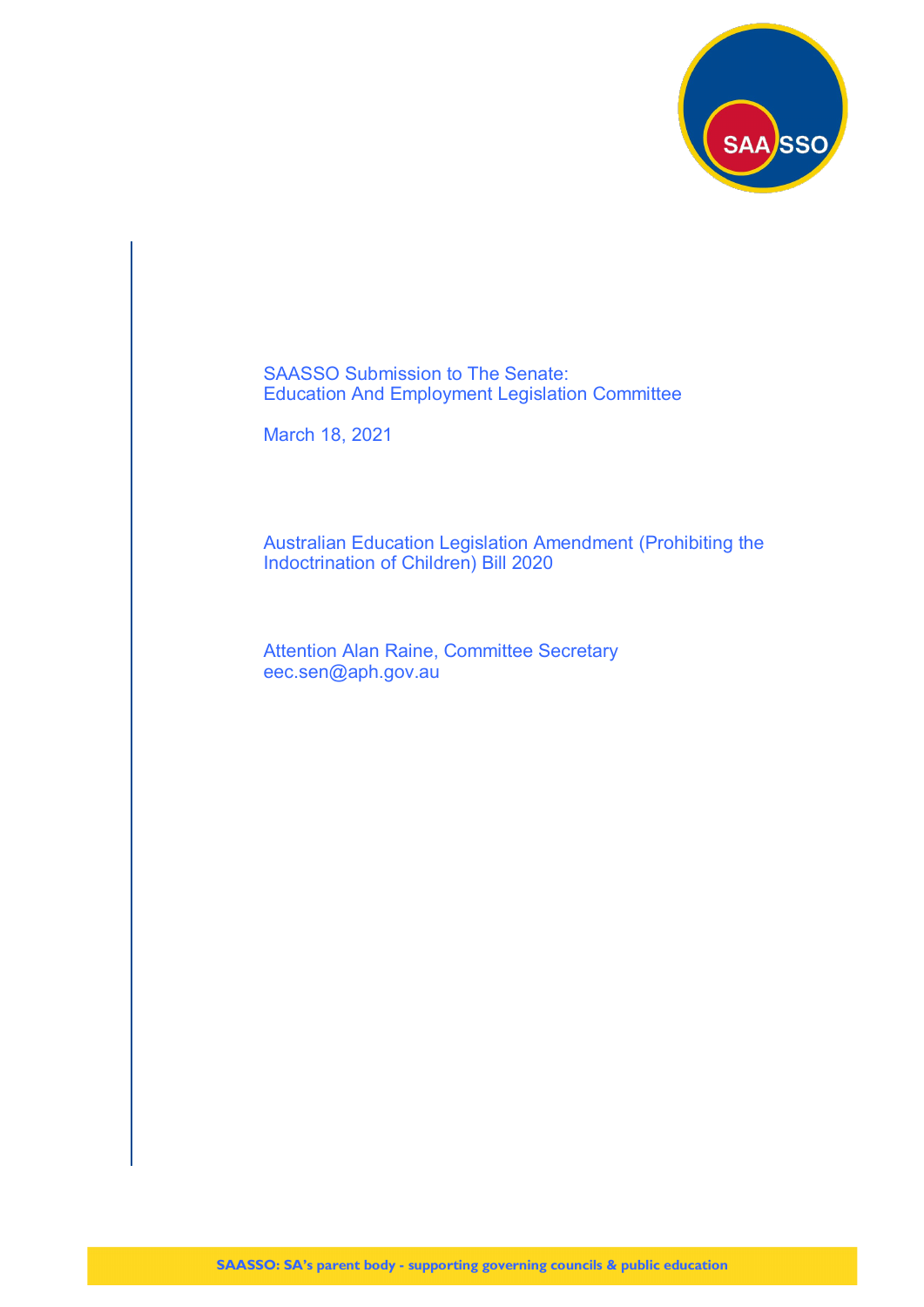

## **Introduction**

SAASSO - the South Australian Association of State School Organisations Inc. is South Australia's public education parent body and the school Governing Council association for SA's public schools.

SAASSO has been supporting the role and rights of parents in the education of their children since 1923.

SAASSO thanks the Education and Employment Legislation Committee for their invitation to provide feedback on the proposed legislative amendments.

#### **Feedback**

SAASSO records show that, going back at least 15 years, SAASSO has not received any complaint or communication from any parent concerned about the indoctrination of children in South Australia's public schools - around gender fluidity, climate change or any other topic.

Lacking existing information from our members in regard to the bill's content, SAASSO conducted an electronic survey of members, commencing on February 15 and ending on February 23.

### **The Survey**

The survey was conducted via the Survey Monkey website. It was the 28th survey SAASSO has conducted by these means.

The survey's title was: *SAASSO Survey 28 - Child Indoctrination Bill*.

The survey was introduced with the following text:

SAASSO has been invited by the Australian Senate to offer feedback on Senator Pauline Hanson's proposal to amend the Australian Education Act 2013. The proposal is referred to as the Prohibiting the Indoctrination of Children bill. Senator Hanson states that the purpose of the bill is to give parents the legal right to protect their children from indoctrination at school, on topics such as 'gender fluidity theory and man-made global warming'. Your feedback via our survey will be included in our submission to the Australian Senate's Education & Employment Legislation Committee – which, in turn, will assist the Australian Parliament decide whether we need these new laws.

SAASSO provided a link to the relevant Parliament webpage, for people to source further information on the bill or wished to make their own submission:

[https://www.aph.gov.au/Parliamentary\\_Business/Committees/Senate/](https://www.aph.gov.au/Parliamentary_Business/Committees/Senate/Education_and_Employment/Ed-IndoctrinationofKids) [Education\\_and\\_Employment/Ed](https://www.aph.gov.au/Parliamentary_Business/Committees/Senate/Education_and_Employment/Ed-IndoctrinationofKids)-IndoctrinationofKids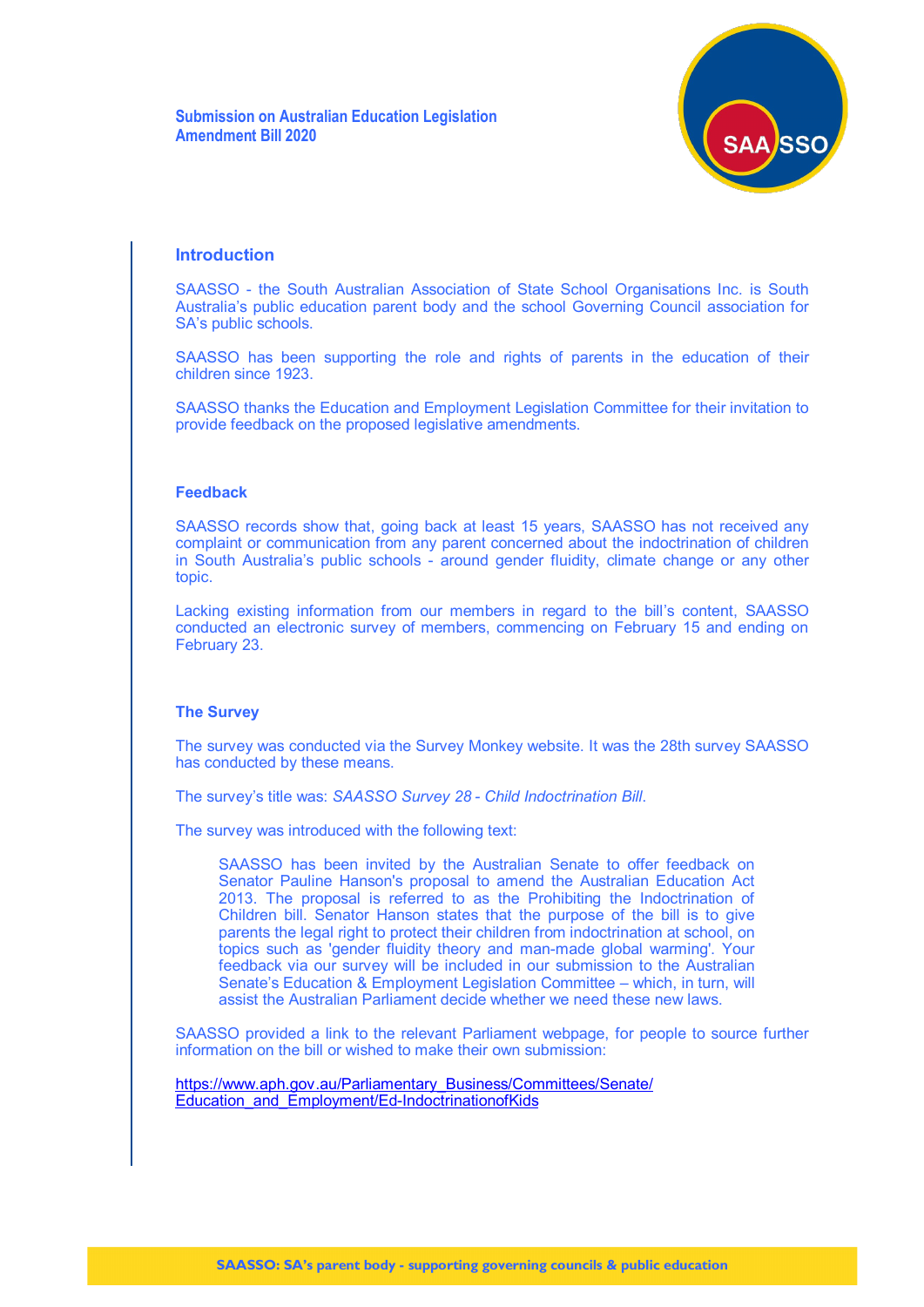**Submission on Australian Education Legislation Amendment Bill 2020**



## **Survey Results**

816 respondents completed SAASSO's survey.

92.73% of respondents were parents.

38.34% of respondents were school staff.

Asked: Do you feel we need new laws to protect children from indoctrination at school, on topics such as gender fluidity theory and man-made global warming?

- 67.74% of respondents voted NO.
- 32.26% of respondents voted YES.
- 67.43% of parents voted NO.
- 65.89% of school staff voted NO.
- 68.75% of non-school staff voted NO.
- 80.00% of school principals voted NO.
- 65.42% of teachers voted NO.
- 52.69% of school SSOs voted NO.
- 62.22% of 'other' school staff voted NO.
- 70.69% of non-parents voted NO.

SAASSO also received around 60 comments from respondents, accompanying their votes.

Some comments separated the need for greater accountability in schools, or the need to keep politics out of schools - from the actual topics the bill relates to. Some respondents stated that they were voting for the bill, while having no issue with gender fluidity or climate change per se.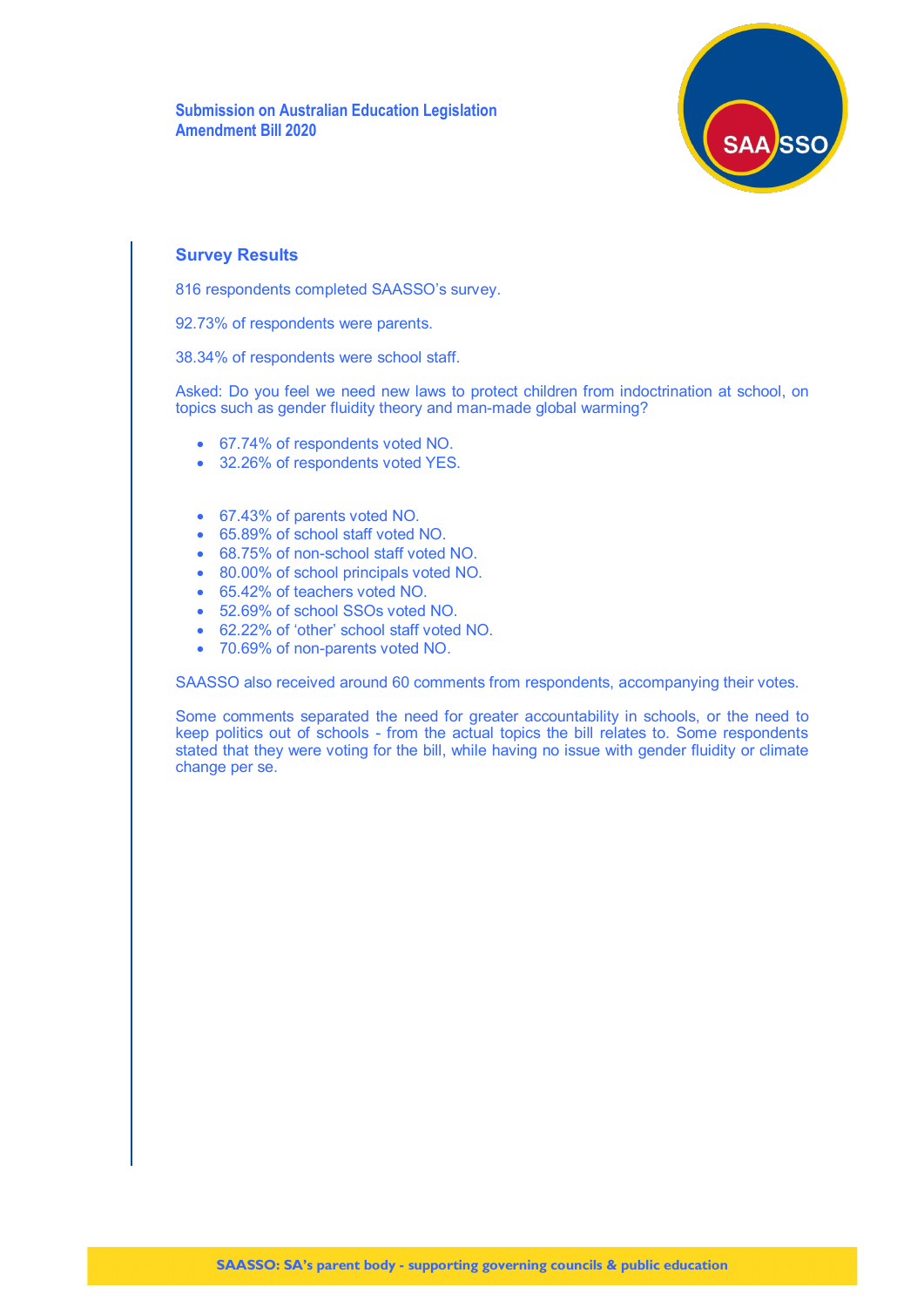**Submission on Australian Education Legislation Amendment Bill 2020**



### **Survey Comments**

"Will this be a referendum on gender or teachers?"

"How on earth are they going to police this?"

"I'm against gay bashing and climate change is science, but anything to make public schools accountable."

"I work in a school and it's a horribly political environment."

"I agree parents need more rights in their children's education. Still this sounds homophobic."

"I'd prefer a bill requiring teachers to be able to spell."

"Is it limited to just gender & climate?"

"I voted yes because I think some of the gender stuff is being taken too far."

"This sounds like gay bashing, but there's no doubt teachers push their own political agenda."

"Is this a joke?"

"I think many people are still confused by the gender issues."

"I'm not attacking SAASSO. You are just getting our feedback, which is great. But this question is offensive to any intelligent person."

"Hate speech!"

"They will be wanting us to teach from the bible next."

"What next, intelligent design?"

"When did we become America?"

"What's the other side of climate science?"

"Ridiculous idea."

"Climate is science but I'm not sure about the gender issues."

"Did Trump come up with this?"

"Same gender schools are good but should still make available subjects that are available to other co-gender schools and opposite gender schools, same gender schools should also allow gender neutral children to choose the school they attend (but will need proper documentation from a trained child psychologist to confirm).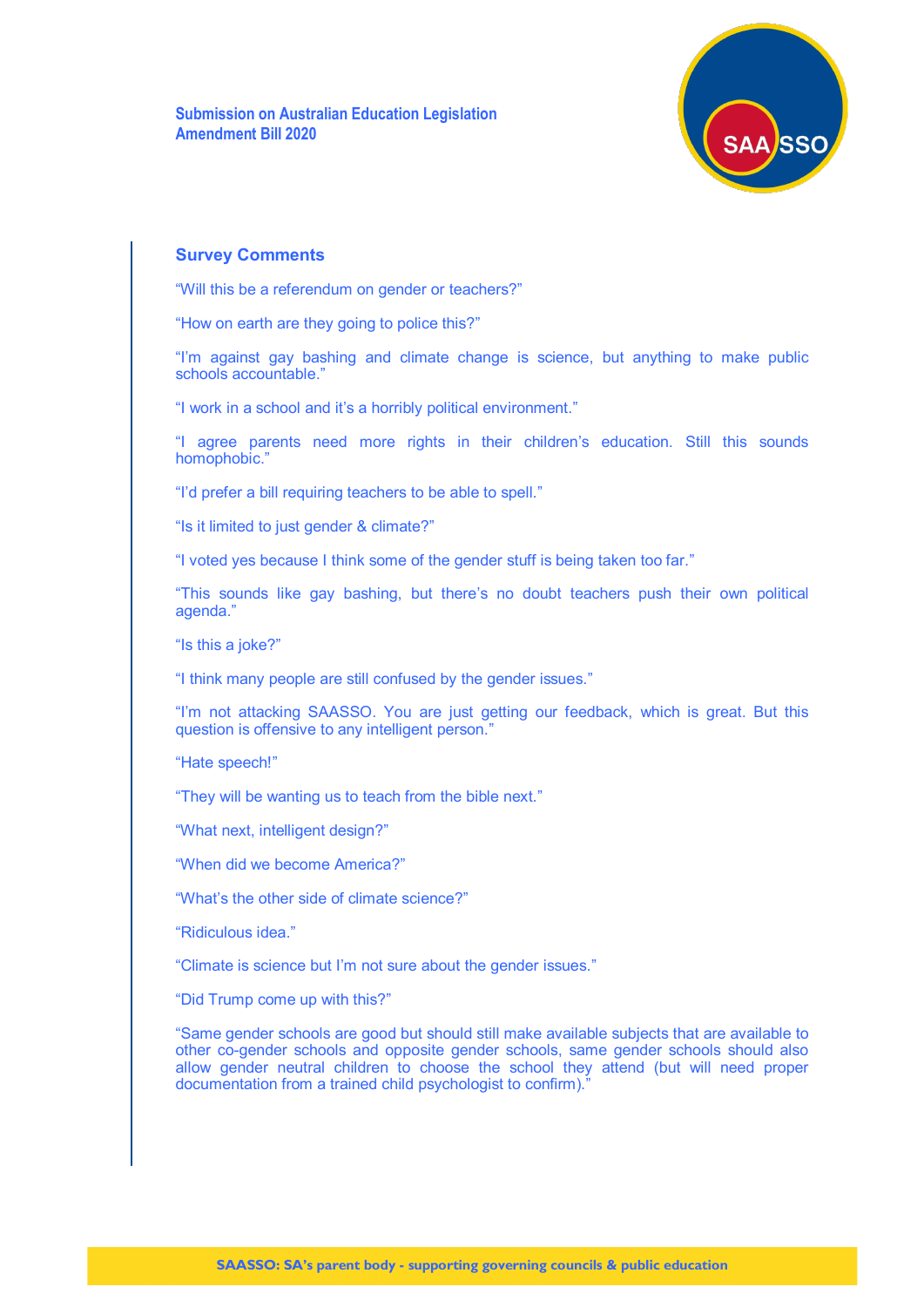

"I think there is enough on TV, in real life and advertising for kids to learn about different beliefs and genders in their early years. I would not be happy with my child learning about this at school. Perhaps in senior years at high school when they can better grasp the concept of all the different genders and relationships. Global warming is also front and centre to them with all the recycling and reducing waste taught at school, and hopefully at home. Again, this is for older children, you have to be old enough to understand the enormity of it all. My child is 9 years old. Thanks."

"We have dealt with students of adolescent age who have trouble with sexual identity. It demands highly professional approaches on behalf of the staff, and to 'ignore it till it goes away' would be a complete abrogation of duty. Leaders amongst our political classes that try to push agendas that deny global warming must be called out. We need leaders who are well versed in scientific processes and one's who do not subscribe to conspiracy theories. One only has to look at the parlous state of USA politics to see that. Call it out for what it is. Pauline is ill informed and poorly educated around these matters."

"I believe that the teaching in schools can be very confusing to young children and unless they discuss it with their parents they can draw conclusions that may not be appropriate for them at a later stage in their life. Children need the protection of their parents from the opinions of the gender pushing minority where a lot of confusion is part of their story."

"It is a stupid proposal. Waste of tax payer money. Everyone who got taught physics does not turn into a physicist! This is madness from the loony Alt-Right."

"School should be about education. Not beliefs or outlooks on life. Teach (genuine) critical thinking skills. Research and questioning should applauded and revelled. Definitely provide support for any child who seeks it. But it must be addressed case by case. Do not introduce it, develop it and influence it. Children are susceptible to teachers who they may see as mentors and easily guided. The whole proposal of introducing gender fluidity theory at school sounds like grooming to me. It's not okay. It's my job to know my child and help them become them, on a personal level. Not the education department's."

"The teaching of these ideas/topics actually promotes children in thinking they are successful alternatives. In actual fact most children experiment with sexuality somewhere in their adolescents and by labelling them we are creating a reality that just not is."

"It is incredibly unhealthy the direction that our entire education system is heading. Our children need to understand our language, mathematics, history and science. There is nothing wrong with discussing contentious issues, but it is incredibly important to discuss all sides of any issue. The ability to have critical thinking about any subject, to have the ability to listen to someone you don't agree with are important fundamentals to a civilised societies. 3 yr old children are not nearly mature enough to discuss complex issues regarding gender etc. Turning children against their family is pure evil. Read about the rise of fascism and communism during the first half of the twentieth century makes the current spectre of leftist extremism in academia and our education system very dangerous to a democratic system such as ours."

"I believe schools should be accepting of difference and most certainly our younger generation should be taught about climate change as they will wear the consequences."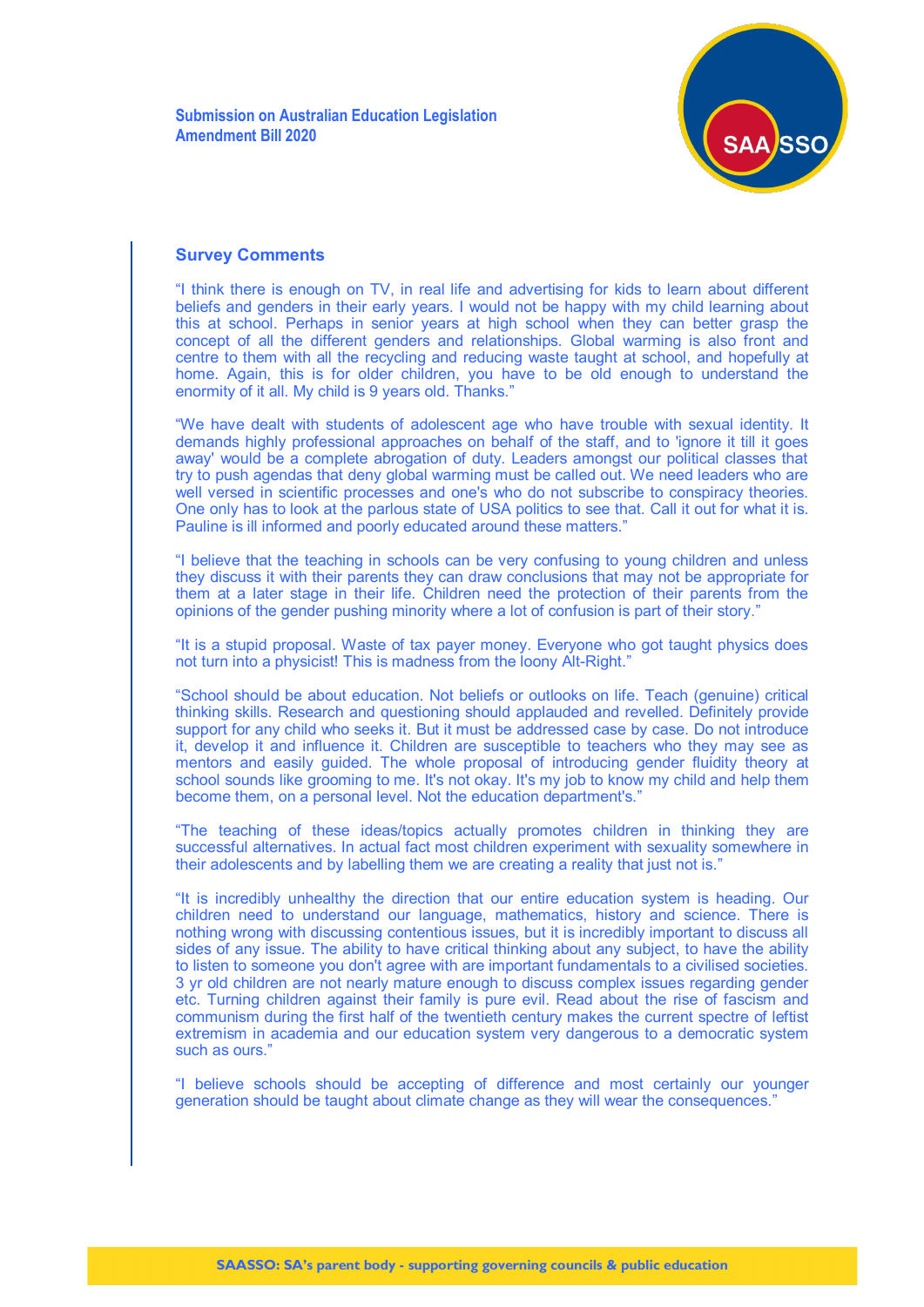

"It is important for teachers to not let their personal views, ideology and philosophy colour their teaching, particularly in the field of social science and history. I trust that the teaching profession overall take this seriously. Unfortunately, there have been media stories highlighting that this is not always shared by some teachers, hence the counterreaction in the form of this bill. I do not think this bill is necessary, nor workable. From my own upbringing overseas I recall several instances of teachers ramming marxism down the throats of students. I do not see this happening in Australia, but would urge the teaching profession to continue to be aware of any bias, be truthful, and balanced.'

"I do not believe in such a thing as gender fluidity. I also believe that humans have contributed to global warming. These are discussions parents have with children at home. Views change through education. Lack of education on a particular topic means you tend to lean toward more traditional views and values. School is precisely the place all topics such as the above should be researched and discussed. If not, there won't be any improvement or movement forward for our environment or behaviours."

"These lessons / ideas are for families to discuss with their children."

"Schools are meant to be about education, not promote misinformation. Should parents have 'alternate' views on these subjects (which to me smacks of denial) I don't believe we should be promulgating such views in law!"

"I believe existing laws, systems and regulations can safeguard against indoctrination."

"This is outrageous censorship, not "protection from indoctrination". A step towards USA culture, which allows the crazies to ignore facts and science and decide whatever they want is true based only on their beliefs. Not only do I disagree with Pauline Hanson's proposal, but I think the opposite is needed. In today's world children need to learn how to do vigorous fact-checking to be able to guard against being "indoctrinated" by fake news on the internet and in the media."

"Schools are not indoctrinating children in schools about any topics. Schools are a place of education and learning, about growing and developing and they should always be a place where every child no matter what their background, gender, race, ethnicity should feel welcome. Not allowing conversations about gender especially, is excluding and devaluing students."

"Educators are to provide students with multiple views on all topics, using evidence so students are able to make educated assessments and conclusions using facts. Indoctrination is very different to providing students with facts."

"I strongly oppose this bill as I believe it will foster opposition to fact based education on issues such as gender fluidity and climate change and promote the personal beliefs of parents to the detriment of their child's education."

"Children need to learn about the science of global warming and should be aware of all current information about gender."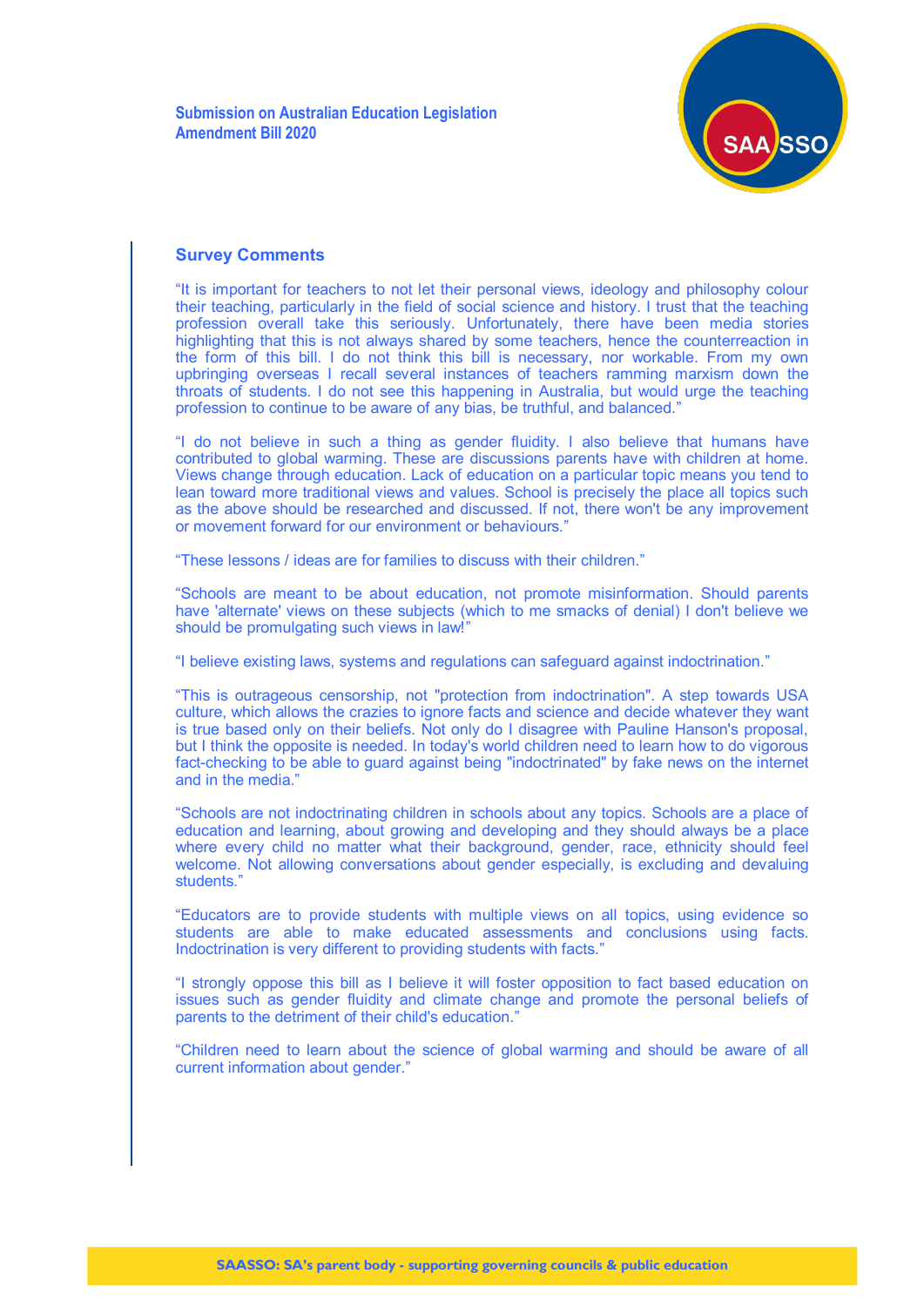

"School should provide children with the basics to build life long learning on, things like maths, language, art, potentially history. Social theories should be left to children to discover in their own cultural construct."

"I want the government to interfere and stop this gender fluidity theory. We parents want to more in control of what our kids learn at school."

"Students are well aware of these concepts through social interactions. School is an environment where they can safely ask questions and seek unbiased responses and information."

"I object to Hanson's view that teaching children about socially relevant and responsible topics is indoctrination. Families will always have the right to hold beliefs contrary to social norms, but denying facts which the recognition of have the potential to save the lives of our children and our planet is not the role of schools."

"We allow cultural studies and education on a range of topics that are relevant to todays society but not of mainstream following - eg religious events for Christmas and Easter and Aboriginal studies to learn about relevant histories and events. These are all about widening awareness, understanding and alternate practices or perceptions. We Iive in an evolving world and normalising differences will hopefully lead to a more tolerant and inclusive society for everyone. As to man made global warming this is based science. Schools are required to educate students - who have free will - so to speak of 'indoctrination' is inflammatory and disrespectful to everyone."

"Indoctrination is an inflammatory and subjective concept. I would be concerned for example if my children were exposed to the concepts and values put forward by Pauline Hanson. The current curriculum and legislative framework safeguard children and the community as well as providing opportunity to learn about and develop their own values and beliefs in school communities that are responsive and inclusive."

"Engaging students in robust discussion about issues that are central to their well-being defines our education system."

"Every person has the right to choose what gender they want to be and global warning is a thing so why wouldn't we teach. How would they know about it if we didn't teach it."

"Children need to provided with a safe and supportive environment to express their diversity, including gender and sexuality. Being given information to build their awareness of human diversity is crucial to the future well-being of some students and a more accepting and supportive society. As for climate change, the science is broadly accepted by scientists and lawmakers. Australia must retain a science-based curriculum. Asserting that presentation of human-induced climate change (not gender biased language of 'man-made') in schools is akin to indoctrination is perverse logic."

"These topics are based on science, and are not indoctrination. Living in a society requires obligations from its members to understand how the world works. Some people don't have the aptitude to separate science from politics and want to bury their head in the sand. This is a ridiculous proposal for a law."